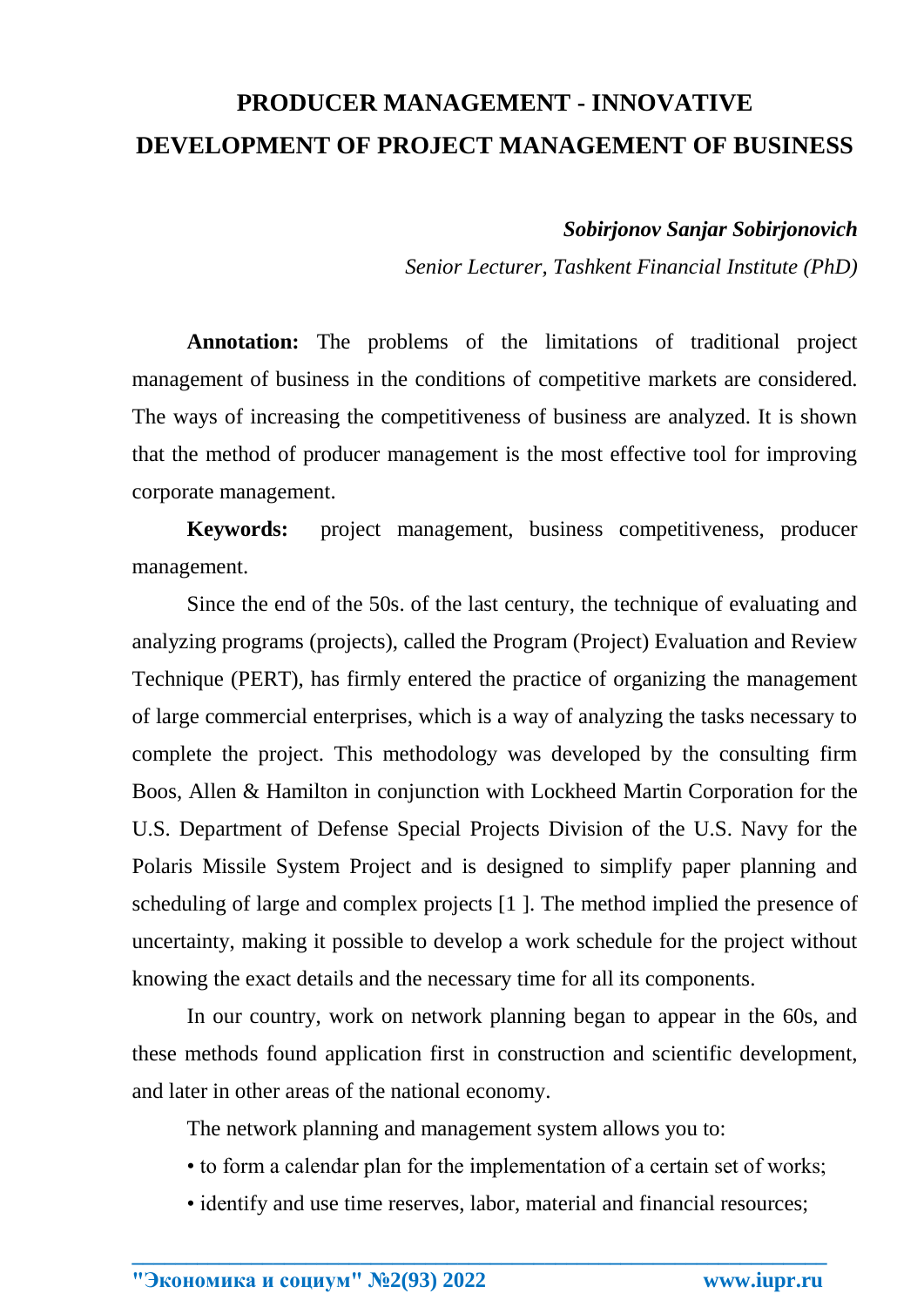• manage the complex of works according to the principle of "leading link" with forecasting and warning of possible disruptions in the course of work;

• increase the effectiveness of management in general with a clear distribution of responsibility between managers of different levels and performers of work.

The range of application of this technique is very wide: from tasks related to the activities of individuals, to projects involving hundreds of organizations and tens of thousands of people. The network model created in accordance with it is a description of a set of works (operations, a project), which is understood as any task that requires a sufficiently large number of various actions to be performed [2].

The widespread use of this technique, called "project management", was supported by software developers, and today we have a large number of software products that allow network planning and management, among which MS Project is the undisputed leader in popularity. Thus, in the hands of managers there is a powerful and universal management tool aimed at combining heterogeneous resources to solve specific problems of creating new products in the most efficient way. Since this tool was created and actively improved during the period of the socalled "industrial" economy, this circumstance left its mark on the features of its use. Currently, project management in business is spoken about, first of all, in relation to local projects carried out within business structures, for which the most important circumstance is the competent distribution of resources between the tasks to be solved and their relatively easy replacement.

The transition to a post-industrial society is characterized by the emergence of so-called "market gaps" - a discrepancy between the proposals of suppliers and the wishes and expectations of consumers [3]. A positive gap occurs when the consumer has the opportunity to purchase a product or service with indicators that exceed his own idea of the subject of purchase, and a negative gap occurs when there is no opportunity to receive a product or service at least at the level of his own idea. The negative gap associated with insufficient market saturation is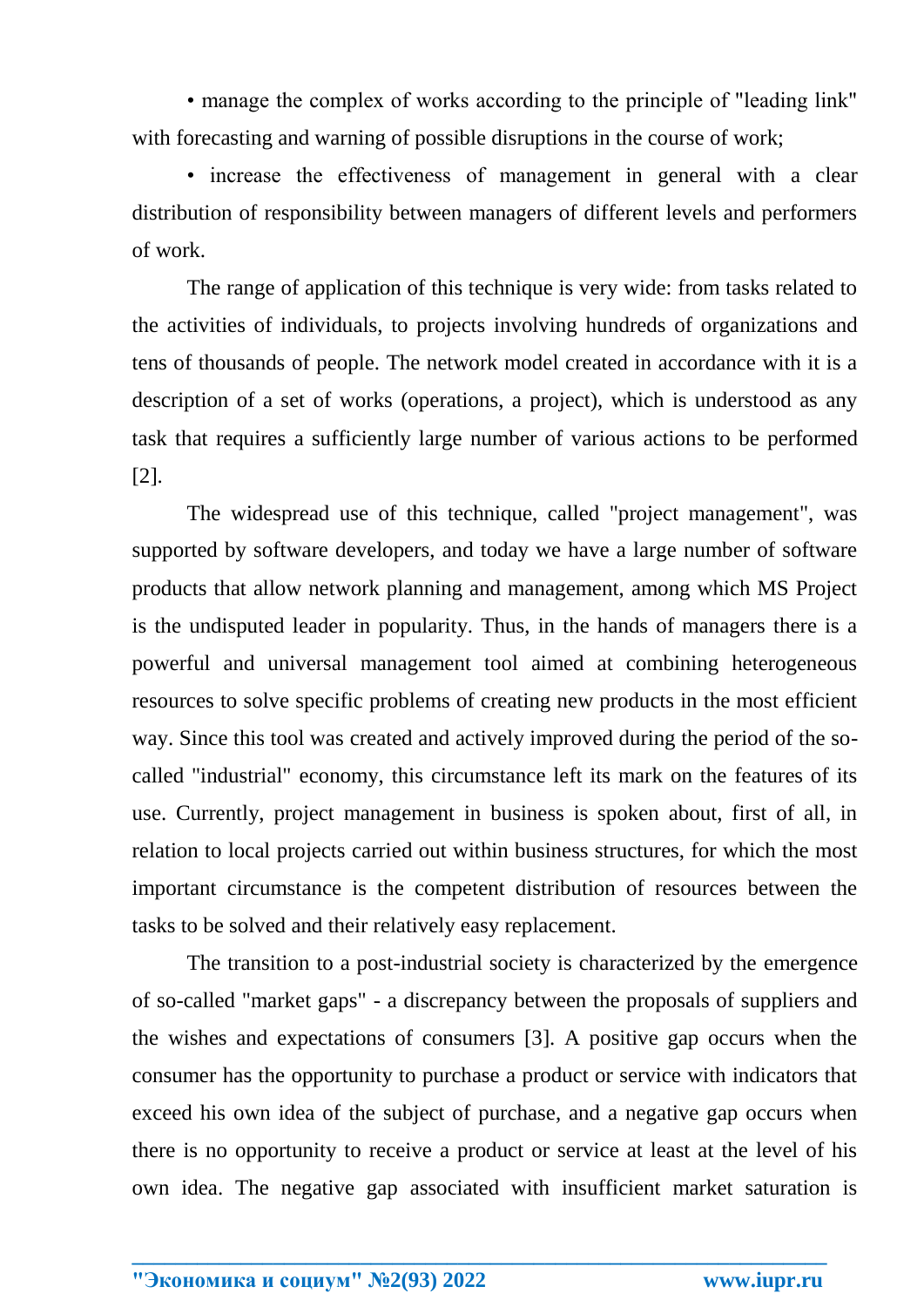overcome by traditional methods of organizing production, promotion and sales, while creating a positive gap that serves as a powerful lever for shaping the company's image of a market leader requires non-standard solutions.

Until recently, the creation of such positive market gaps was the prerogative of large firms with a long-term science and technology policy, such as Intel. Currently, the situation is changing, and this is due to the process that UNCTAD (United Nations Conference on Trade and Development) experts call the transition from the "Detroit" production model to the "Hollywood" one. In the "Detroit" model, the owner of fixed assets organizes the production process and provides it with easily interchangeable hired personnel that create added value. The "Hollywood" model puts at the center of activity not the process, but the product, the value of which is determined mainly by intangible assets. To create a product, a "value chain" or partner network is formed, the composition of which may vary from product to product, and the structure may be unformalized. In relation to the creation of creative works, the role of partners is very significant, and each of them receives the rights to the final product, which is associated with payment for their work through royalties. This is natural, since each partner makes a significant contribution (sometimes comparable to the share of the owner of fixed assets) to the value of the created intangible asset. With regard to the traditional "material" business, elements of the "Hollywood" model are used in the creation of private labels, when a trading organization places the production of a product according to its own technical requirements and under its own brand at the production facilities of a manufacturing partner. The full application of the "Hollywood" model involves building a partner network (broad cooperation between developers and manufacturers) and creating a full-fledged competitive product that creates a positive market gap.

Management of the "Hollywood" model, which has received the name "producing" in the creative environment, due to the limited administrative resource, is a more difficult task. In [3], production is defined as an activity aimed at organizing such business processes that most effectively use the available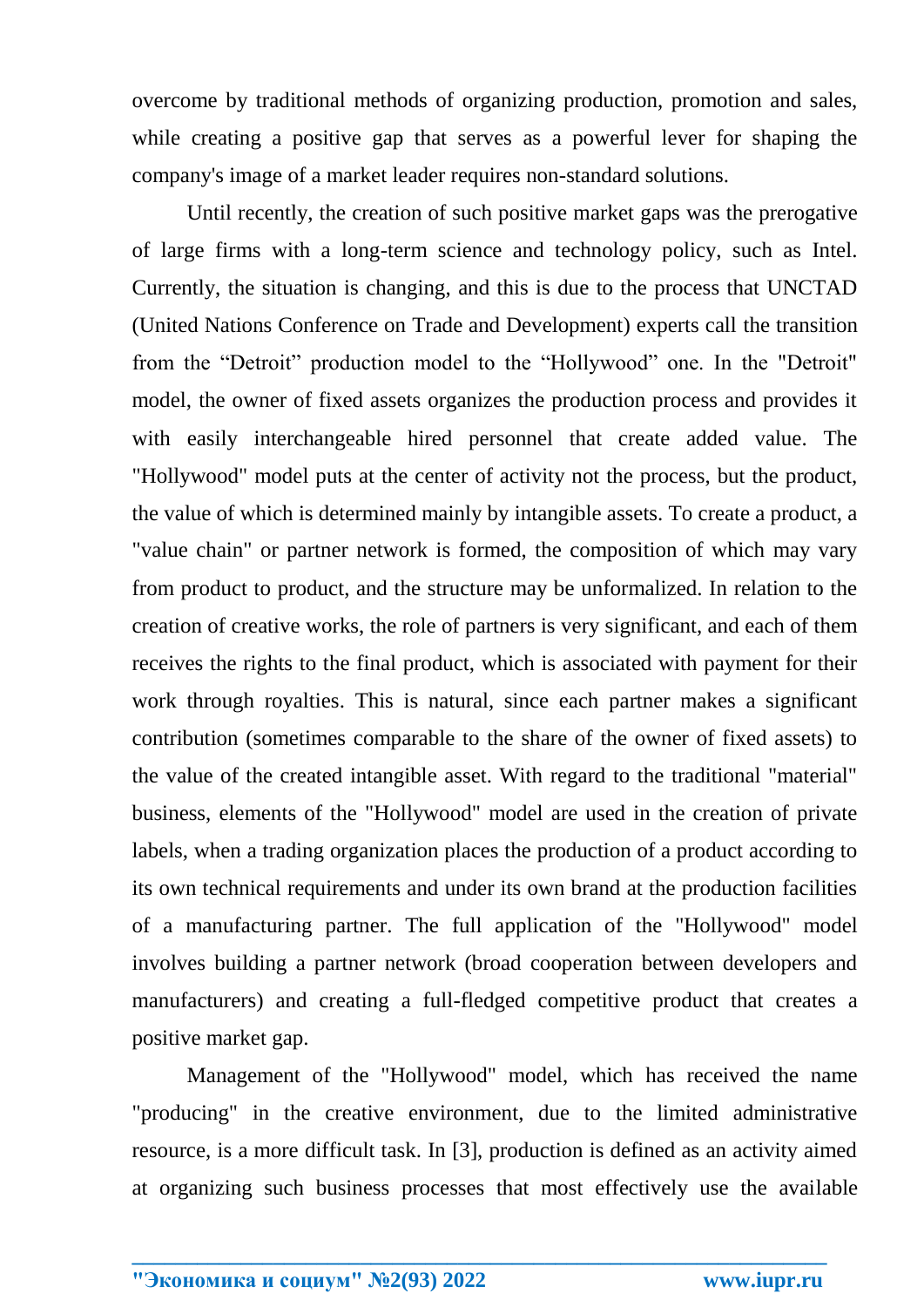resources and infrastructure to create, produce and distribute a product that has the maximum value for the consumer. However, such a "collective" provision of value should not dilute responsibility, removing it from the final supplier, who now acts as the producer - the "owner" of this end-to-end business process.

At present, the success of a business is beginning to be determined by the diversity and innovativeness of the manufacturer's proposals, outstripping demand and its formation, i.e., the creation of a positive market gap, which was mentioned above. The creation of the necessary product under these conditions, in fact, approaches the creation of some kind of "service" or "virtual product". Moreover, such a virtual product must be manufactured and adapted to the needs of the consumer in the shortest possible time, anywhere and in various forms. To do this, it must exist in the form of an easily transformable model (most likely, a computer model), which serves as the basis for its adjustment to the requirements of a particular client.

By analogy with a "virtual product", we can talk about the "virtual enterprise" necessary for its release, which is an organizational structure that unites heterogeneous business entities linked by contractual relations and a single computer-integrated production process. The difference from the usual system of cooperative supply, which appeared at the dawn of industrial production, when the problem of precision machining of parts and, consequently, their interchangeability, was solved, lies precisely in technological integration and the ability to quickly and flexibly modify the manufactured product in accordance with market requirements. Thus, the "virtual enterprise" has the form of a network, rigidly informationally connected organizational structure, consisting of heterogeneous components located in spatially separated places, created by selecting the required organizational and technological resources of various enterprises and integrating them using a computer network. This approach allows you to create a flexible and dynamic organizational system, the most suitable for the speedy release and prompt delivery of new products to the market.